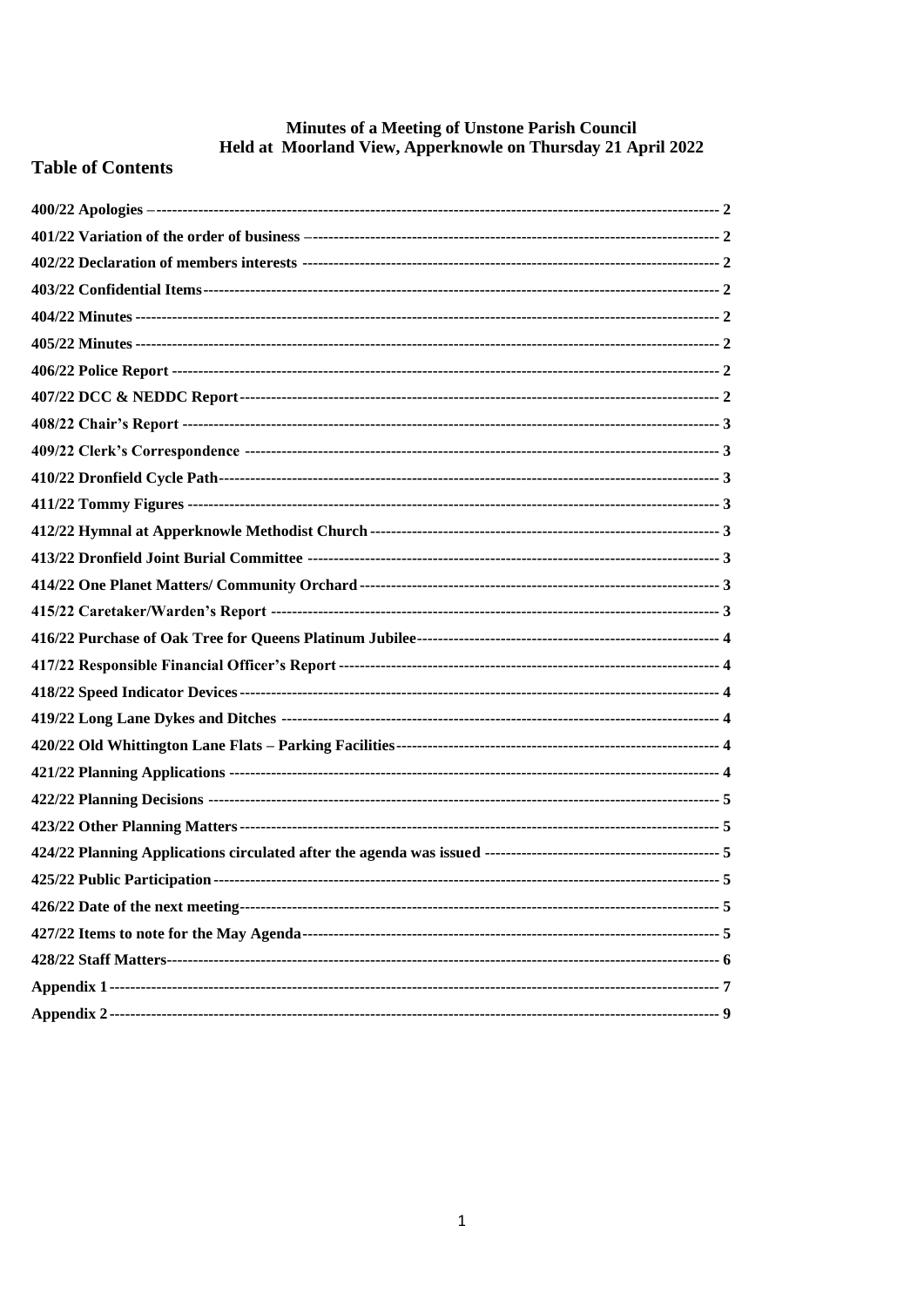# **Minutes of a Meeting of Unstone Parish Council Held at Moorland View, Apperknowle on Thursday 21 April 2022**

**Present:** Cllr Smith (in the Chair) Cllr Dale, Davison, Hill, Hubbard, Land, Lilleyman, Perkins and Rogers

**In Attendance:** E Smith (Relief Clerk/RFO) and 3 members of the Public

<span id="page-1-0"></span>**400/22 Apologies –** Cllr Hopkinson – Holiday M Brown (Caretaker) - Holiday

- <span id="page-1-1"></span>**401/22 Variation of the order of business –** No variations
- <span id="page-1-2"></span>**402/22 Declaration of members interests** - Cllr Dale declared an interest in agenda item 13.
- <span id="page-1-3"></span>**403/22 Confidential Items** – Agenda Item 27 – Staff Matter
- <span id="page-1-4"></span>**404/22 Minutes** of the UPC meeting held on Thursday 17 March 2022 **RESOLVED** Approved
- <span id="page-1-5"></span>**405/22 Minutes** of the Finance and Staff Working Party meeting held on Thursday 17 March 2022 **RESOLVED** Approved

# <span id="page-1-6"></span>**406/22 Police Report**

A speed watch session was held at Unstone Green near The Horse and Jockey PH. 14 speeders were caught within 1 hour. No further volunteers have come forward. **RESOLVED** noted report circulated.

# <span id="page-1-7"></span>**407/22 DCC & NEDDC Report - Cllr Dale reported:**

- 1. **Planning –** West Handley scrap yard have enforcement going out to assess the site on 10 May 2022. Derbyshire County Council, North East Derbyshire District Council and the Environment Agency will be attending. **RESOLVED** Noted
- 2. **Pavement at High Street (top of Gypsy Lane), Apperknowle** gas cover issue which was reported. The interim works will be happening in the next few days. The resurfacing work in this area is scheduled in the next 3-4 months. **RESOLVED** Noted
- 3. **Fleur De Lys** awaiting for the appeal decision **RESOLVED** Noted
- 4. **Homes for the Ukraine Scheme** North East Derbyshire District Council and Derbyshire County Council are conducting home and safeguarding checks. They will also be issuing welcome packs to families. **RESOLVED** Noted.
- 5. **Meet the Council Event –** This will be held at Barlow Village Hall on 16 May 2022. **RESOLVED** Noted
- 6. **Queens Platinum Jubilee (QPJ) Grants** Derbyshire County Council are offering grants in connection with QPJ events. **RESOLVED** Noted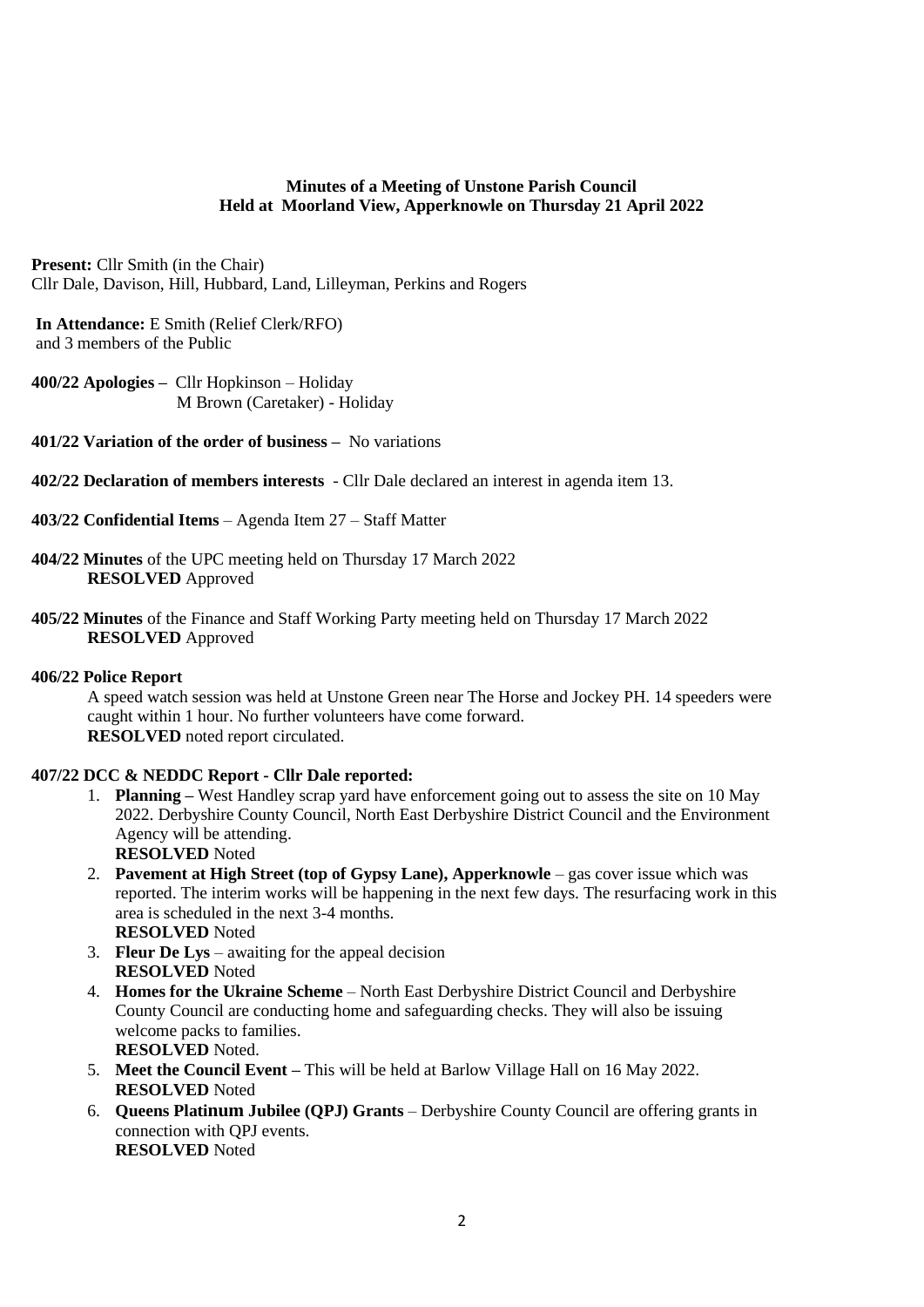- 7. **Government Deal –** Derbyshire County Council and Derby City Council are in the early stages of obtaining more powers from the Government which could bring in more revenue.
- 8. **Footpath at the new bus stop on New Road –** The footpath will not be prioritised against other areas due to a small pedestrian usage in this area.
- 9. **Main Road, West Handley Road Surfacing –** This area has been requested to be included in next years programme works.

# <span id="page-2-0"></span>**408/22 Chair's Report - The Chair reported:**

Chair announced the Annual Parish meeting will be held next month.

# <span id="page-2-1"></span>**409/22 Clerk's Correspondence**

- 1. NEDDC Civic Service in Commemoration of Her Majesty the Queen's Platinum Jubilee **RESOLVED** Noted
- 2. NEDDC Leaders Briefing April 2022 **RESOLVED** Noted
- 3. Peace Funerals Apperknowle Discount **RESOLVED** Noted

# <span id="page-2-2"></span>**410/22 Dronfield Cycle Path**

Clerk has received no further updates from DCC. Cllr Dale stated that the alternative route was to be suggested to the board for consideration. **RESOLVED** Noted.

# <span id="page-2-3"></span>**411/22 Tommy Figures**

Cllr Rogers will bring back a price for the Tommy Figures however marine plywood is nearly 7 x the cost it was last year.

**RESOLVED** Deferred to the next Council meeting.

# <span id="page-2-4"></span>**412/22 Hymnal at Apperknowle Methodist Church**

Requested for £500 towards the cost of a hymnal for Apperknowle Methodist Church. **RESOLVED** approved £500.

# <span id="page-2-5"></span>**413/22 Dronfield Joint Burial Committee**

Clerk received an email from NEDDC stating that a new officer would be handling the issue and would be in touch in due course.

**RESOLVED** Clerk to send report and question responses to the new officer. Council are willing to attend a meeting with the officer to discuss any further queries they may have.

# <span id="page-2-6"></span>**414/22 One Planet Matters/ Community Orchard**

**RESOLVED** Cllr Dale to assess any interest from the Community on the possibility of polytunnels at The Fred Hopkinson Memorial Hall for raised vegetable beds. Council are interested in progressing the Community Orchard with One Planet Matters.

# <span id="page-2-7"></span>**415/22 Caretaker/Warden's Report**

- 1. Emergency lights are still be fitted at the Community hall.
- 2. ASI have completed the alarm service.
- 3. Blueflame had to be called out to repair the boiler. This has now been repaired.
- 4. Garage door has broken. A1 Garages was called to conduct an emergency repair whilst a new frame could be ordered and installed.
- 5. Routine checks on all bins, grit bins, dog bins, benches, bus stops around the Parish.
- 6. Routine play area inspections and litter picks.
- 7. Routine grass cutting, weed control around the Parish.
- 8. Graffiti at Brierley Park on the new rubber matting this matter has been reported to the Police.
- 9. Derbyshire Police and the caretaker will be conducting a knife sweep at two of the park areas on 19 May 2022.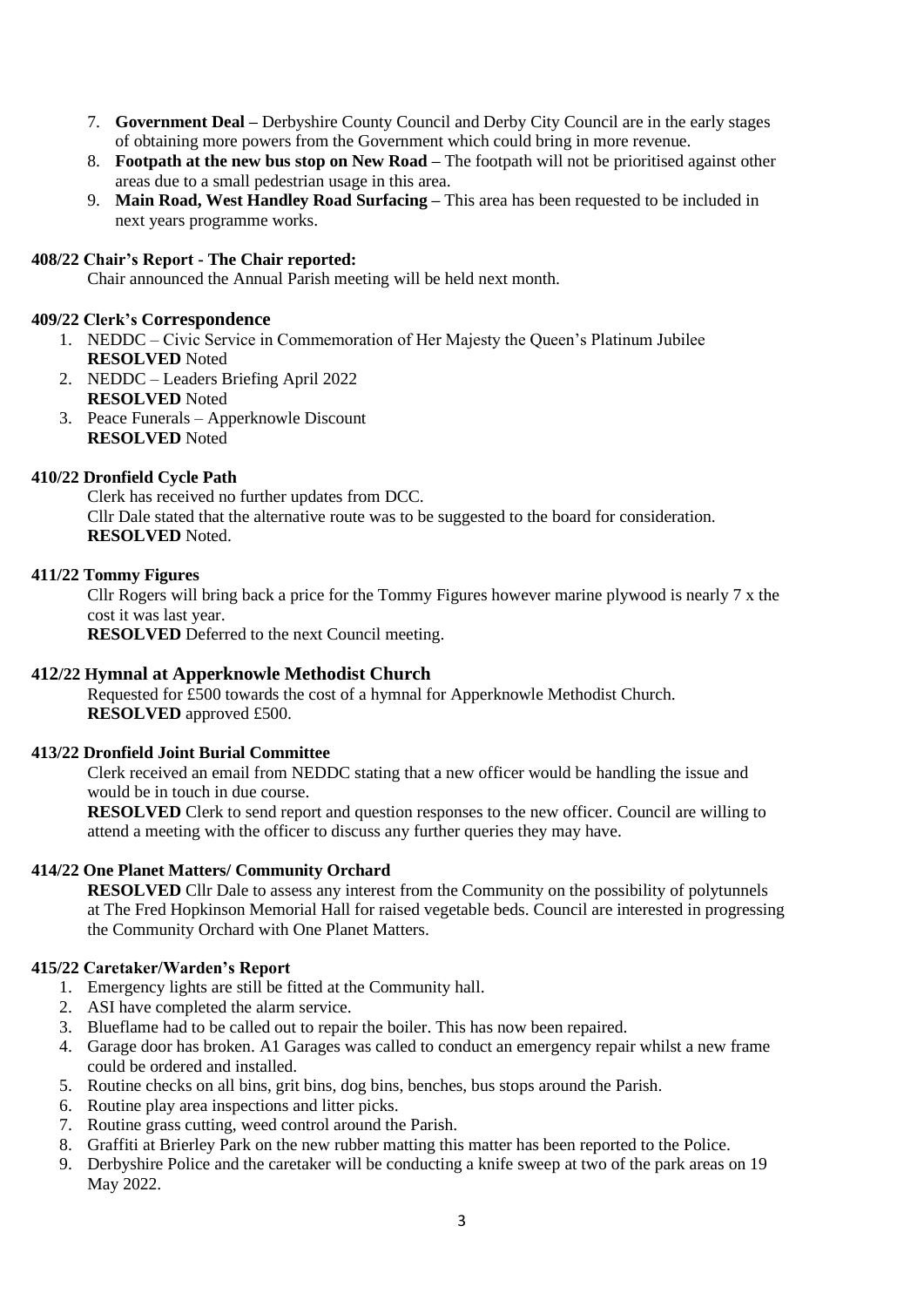- 10. Ramshaw Road shrub and flower beds need to replace 3 to 4 shrubs.
- 11. St Marys Church Warden has asked if he can show old films and photos of Unstone to celebrate the Queens Platinum Jubilee to parishioners. This will be held on Saturday evening of the Jubilee weekend.

**RESOLVED** Noted report

# <span id="page-3-0"></span>**416/22 Purchase of Oak Tree for Queens Platinum Jubilee**

**RESOLVED** Approved budget of £150.00 for tree and materials required.

# <span id="page-3-1"></span>**417/22 Responsible Financial Officer's Report**

1. The RFO's payment list for April 2022 totalling £10,608.11 had been circulated to Councillors (Appendix 1)

**RESOLVED** Approved

- 2. The bank reconciliation up to 31 March 2022 had been circulated to Councillors (Appendix 2) **RESOLVED** Approved
- 3. Grant Form **RESOLVED** Approved
- 4. Vehicle Agreement Extension until 28/11/2022 **RESOLVED** Noted

# <span id="page-3-2"></span>**418/22 Speed Indicator Devices**

**RESOLVED** Working group established consisting of Cllr Dale, Land, Smith and Hubbard. Delegate power to make a decision on the areas agreed for the Speed Indicator Devices. Clerk to submit to County Councillor for approval.

# <span id="page-3-3"></span>**419/22 Long Lane Dykes and Ditches**

**RESOLVED** Clerk to send case reference to Cllr Dale to chase up.

# <span id="page-3-4"></span>**420/22 Old Whittington Lane Flats – Parking Facilities**

Cllr Dale reported that additional parking is not specifically allotted to the flat occupants as no extra charge is added to their rental payments for this. Any vehicle can use these facilities. **RESOLVED** Noted

# <span id="page-3-5"></span>**421/22 Planning Applications**

NED 22/00224/FL – Application for change of use from public to open space to domestic garden at 48 Barrack Road, Apperknowle.

Cllr Smith read out the contents of an email he had received from a member of Dronfield Civic Society against the sale of land.

"The Civic Society discussed the application in Apperknowle at last night's meeting and we decided that it was appropriate to submit a comment to NEDDC purely on the implications of change of use. It would appear that the applicant has had discussions with NEDDC as land owner (I thought UPC owned the land based on the new owner of the property coming to the PC meeting 6-7 years ago) but it seems it is NEDDC and they are prepared to sell it. If the applicant can get change of use, then he will purchase it. The Civic Society has become aware of areas of green space/highway verges being acquired by adjacent property owners in other areas and indeed there was a case in Apperknowle involving the acquisition of common land at the side of Barrack House which caused a good deal of anger amongst the residents of Apperknowle. Whilst land ownership is not a planning issue, change of use is and that is what we intend to focus on. We feel that there are several grounds for objection:

Impact on openness, erosion of landscape character, harm to visual amenity A change to the rural nature of the area with the introduction of domestic paraphernalia where previously there was open space Gardens don't necessarily mean planting so there could be sheds, pergolas, washing lines, trampolines and the obvious enclosure of the space with boundary treatment that may be inappropriate. The future possibility of a further extension to the property once the land has been acquired. The setting of an undesirable precedent. Apperknowle has many green spaces adjacent to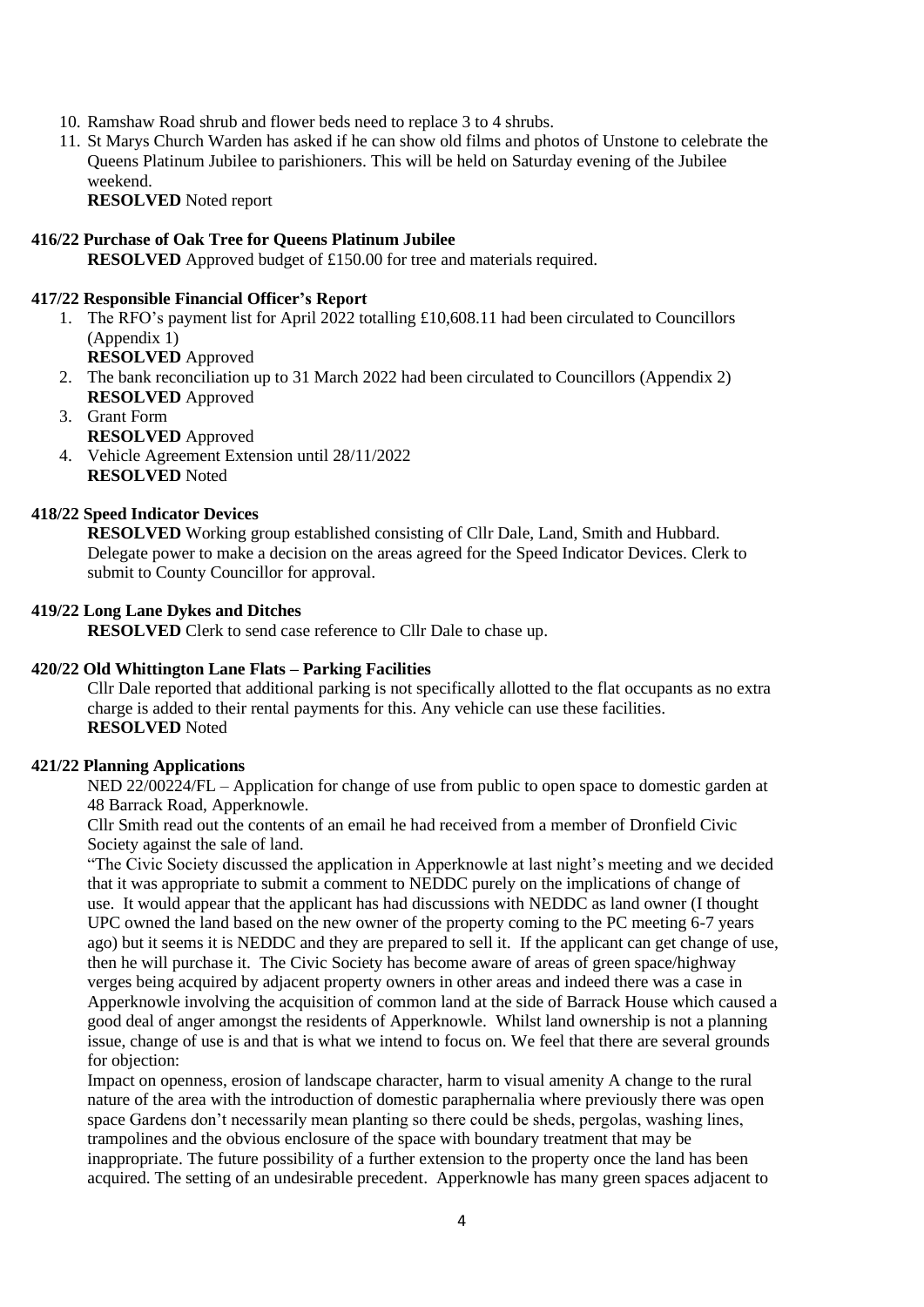properties which could result in further loss. A need to protect the rural character for the enjoyment of the whole community. The impact on green space/amenity land of the recent granting of permission for 40 car parking spaces including 11 which will remove some of the green space on Moorland View (a further 12 close by). Perhaps there may be an opportunity for UPC to discuss this application. Just to say that Apperknowle comes under the remit of the Civic Society as we have members who live in Apperknowle and we planted bulbs on one of the green areas just off the High Street, similarly in Hundall<sup>"</sup>

**RESOLVED** No comments made

# <span id="page-4-0"></span>**422/22 Planning Decisions**

NED 22/00070/DISCON – Discharge of conditions 5 (Boundary treatments), 6 (Phase 1 contamination report), 9 (Bat Licence) and 10 (Lighting strategy) pursuant of 21/00281/CUPMB at Ramshaw Farm, Windmill Lane, Apperknowle – **Further discharge required 21 March 2022** NED 22/00077/FLH – Application for part demolition of rear of building, re-build to two-storeys with additional single storey rear extension, new boundary wall and site entrance (Revised scheme of 21/01162/FLH) at The Cornerstone, Main Road, Unstone – **Conditionally Approved 28 March 2022**

NED 22/00067/AD – Application for advertising consent for 2no signs to be placed either side of the entrance to the car park, 1no sign on pedestrian entrance gate and 1no noticeboard within the site at Land South of Cricket Ground, High Street, Apperknowle – **Conditionally Approved 1 April 2022** NED 22/00121/FLH – Proposed new entrance porch at Warren House, Westfield Lane, Middle Handley – **Conditionally Approved – 7 April 2022 RESOLVED** Noted

#### <span id="page-4-1"></span>**423/22 Other Planning Matters**

Proposed changes to speed limit on the B6057 from 40mph to 30mph **RESOLVED** Clerk to reflect comments made by Cllr Dale. Cllr Dale to send these to the Clerk for submission.

Footpath diversion 20 and 21 at The Nook, Hundall, Apperknowle **RESOLVED** No comments made

# <span id="page-4-2"></span>**424/22 Planning Applications circulated after the agenda was issued**

No planning applications circulated.

#### <span id="page-4-3"></span>**425/22 Public Participation**

Footpath to Moorland View. Cllr Dale reported that this has been put forward to the capital project however the condition does not meet the conditions compared to others on the list. Speed Indicator Device Locations suggested Top Road and New Road, Apperknowle. The Working Party will consider both locations. Apperknowle Church expressed gratitude to the Council for their contribution towards the hymnal.

# <span id="page-4-4"></span>**426/22 Date of the next meeting** was confirmed for Thursday 19 May 2022 following the Annual Parish

meeting.

# <span id="page-4-5"></span>**427/22 Items to note for the May Agenda**

Peak resort update Ukraine Support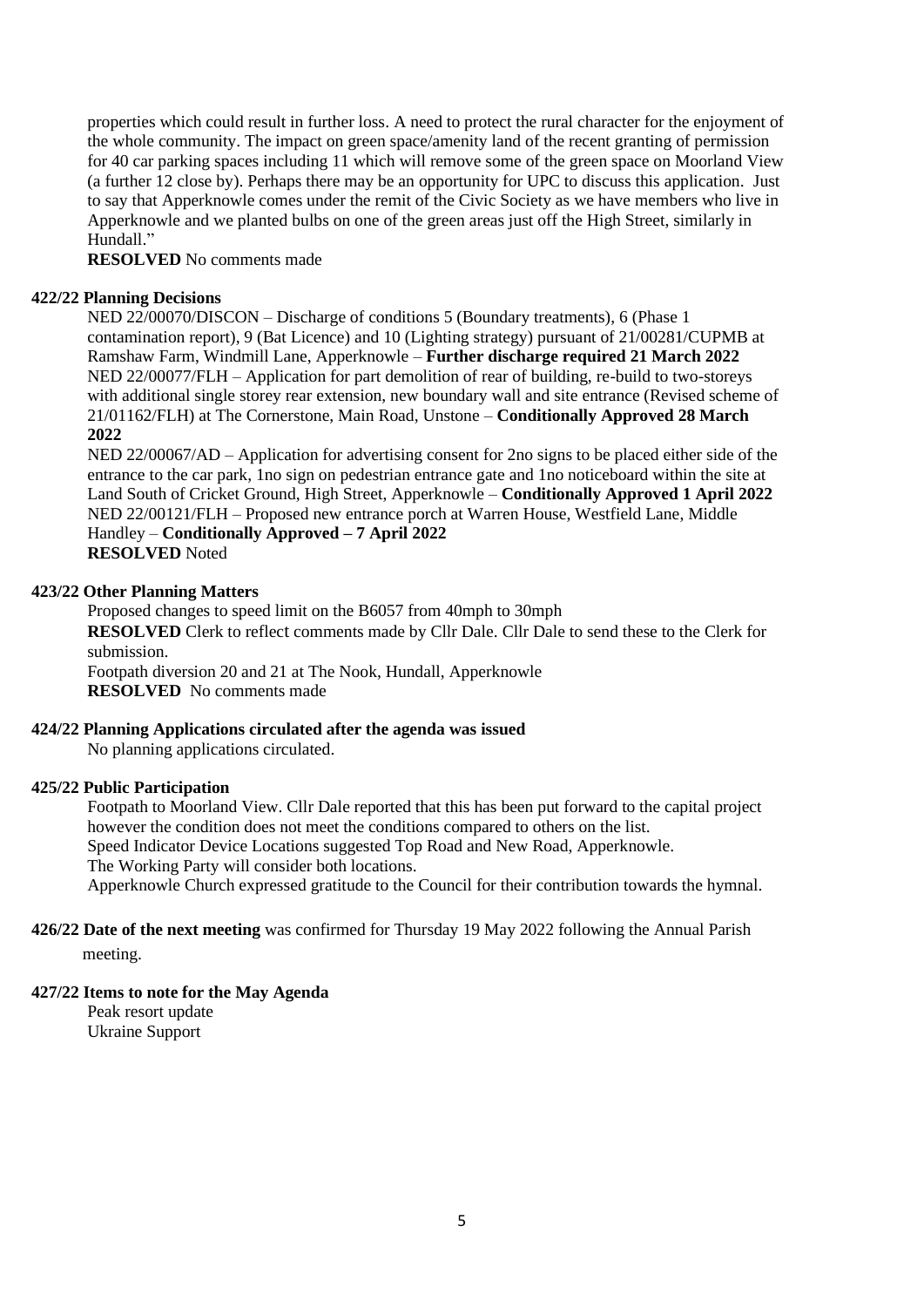**That in view of the confidential nature of the business about to be transacted, a resolution to exclude the Press and Public from the meeting in accordance with the Public Bodies (Admission to Meetings) Act 1960, s1, in order to discuss these items has been resolved.**

# <span id="page-5-0"></span>**428/22 Staff Matters**

**RESOLVED** approved costing of up to £200.00 for staff matter.

The meeting closed at 8.26pm

Chair's signature………………………………………………………………………19 May 2022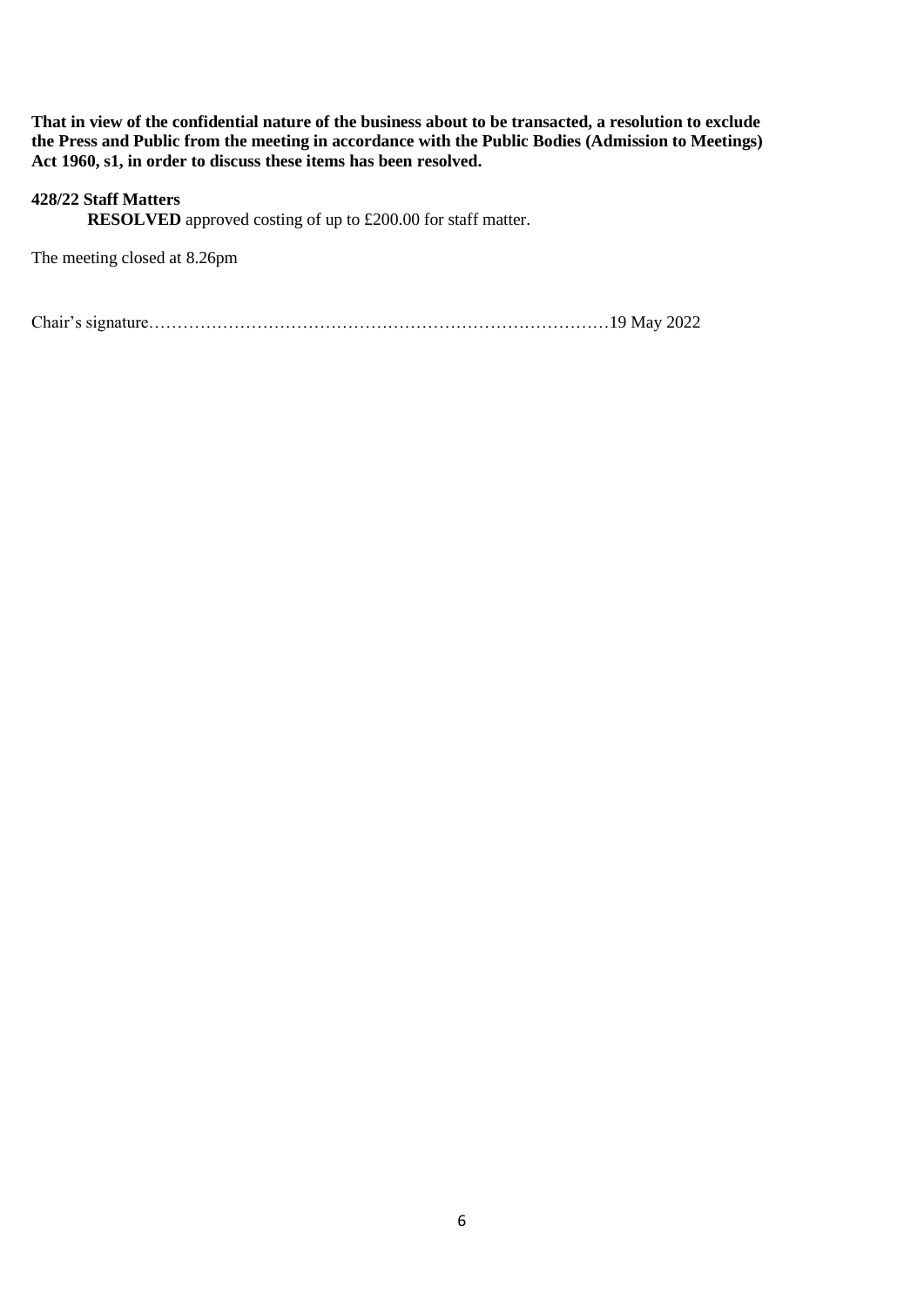# **Appendix 1**

**April Cheque Requests**

<span id="page-6-0"></span>

| <u>, , , , , ,</u> | <u>Shoquo Roquouo</u>        |                                          |               |                |              |
|--------------------|------------------------------|------------------------------------------|---------------|----------------|--------------|
|                    | <b>Payee</b>                 | <b>Details</b>                           | <b>Amount</b> | <b>Vat Rec</b> | <b>Total</b> |
| D/D                | Leasys                       | Van HP Charge 22/SAT/00036112            | £248.17       | £49.63         | £297.80      |
| D/D                | <b>British Gas</b>           | Electric Bill (03/02/2022 to 02/03/2022) | £10.82        | £0.54          | £11.36       |
| D/D                | <b>British Gas</b>           | Gas Bill (08/02/2022 to 02/03/2022)      | £145.31       | £29.06         | £174.37      |
| D/D                | <b>British Gas Lite</b>      | Electric Bill (09/02/2022 to 09/03/2022) | £50.99        | £2.55          | £53.54       |
| D/D                | <b>British Gas</b>           | Electric Bill (03/03/2022 to 02/04/2022) | £21.55        | £1.07          | £22.62       |
| D/D                | <b>British Telecom</b>       | Telephone and Broadband                  | £131.80       | £29.00         | £160.80      |
| D/D                | <b>NEDDC</b>                 | <b>Trade Waste Collections</b>           | £38.09        | £0.00          | £38.09       |
| D/D                | <b>British Gas</b>           | Electric Bill (03/03/2022 to 02/04/2022) | £21.55        | £1.07          | £22.62       |
| D/D                | <b>Nest</b>                  | Pension Contributions April 2022         | £97.95        | £0.00          | £97.95       |
| D/D                | <b>Unity Trust</b>           | Fuel & Wet and Forget                    | £216.31       | £42.66         | £258.97      |
| S/O                | <b>Wish Computers</b>        | Web site management                      | £23.00        | £0.00          | £23.00       |
| D/D                | <b>Unity Trust</b>           | <b>Fuel &amp; Graffiti Remover</b>       | £198.63       | £39.13         | £237.76      |
| <b>BACS</b>        | Viking                       | Stationery                               | £76.59        | £15.32         | £91.91       |
| <b>BACS</b>        | E D Steel                    | <b>Parish Materials</b>                  | £59.34        | £11.81         | £71.15       |
| <b>BACS</b>        | <b>Killis</b>                | <b>Cleaning Materials for Hall</b>       | £101.07       | £20.21         | £121.28      |
| 300266             | <b>Moorland View</b>         | Hall Hire 16/09/21 to 17/03/22           | £100.00       | £0.00          | £100.00      |
| <b>BACS</b>        | Chubb Fire                   | <b>Fire Alarm Service</b>                | £166.20       | £33.24         | £199.44      |
| <b>BACS</b>        | <b>Apperknowle Methodist</b> | Grant - Hymnal                           | £500.00       | £0.00          | £500.00      |
| <b>BACS</b>        | <b>RF Contracting</b>        | <b>CCTV Work</b>                         | £580.00       | £0.00          | £580.00      |
| <b>BACS</b>        | St Marys Church              | <b>Jubilee Garden Grant</b>              | £500.00       | £0.00          | £500.00      |
| <b>BACS</b>        | A1 Garage Doors              | Repair to garage door                    | £560.00       | £112.00        | £672.00      |
| <b>BACS</b>        | <b>Ace Sporting Equip</b>    | <b>Safety Clothing</b>                   | £130.00       | £26.00         | £156.00      |
| <b>BACS</b>        | <b>NEDDC</b>                 | Dog Bins (Jan to March 2022)             | £810.00       | £162.00        | £972.00      |
| <b>BACS</b>        | <b>DALC</b>                  | <b>Tree Inspection Training</b>          | £125.00       | £0.00          | £125.00      |
| <b>BACS</b>        | <b>DALC</b>                  | <b>Annual Enhanced Subscription</b>      | £654.17       | £0.00          | £654.17      |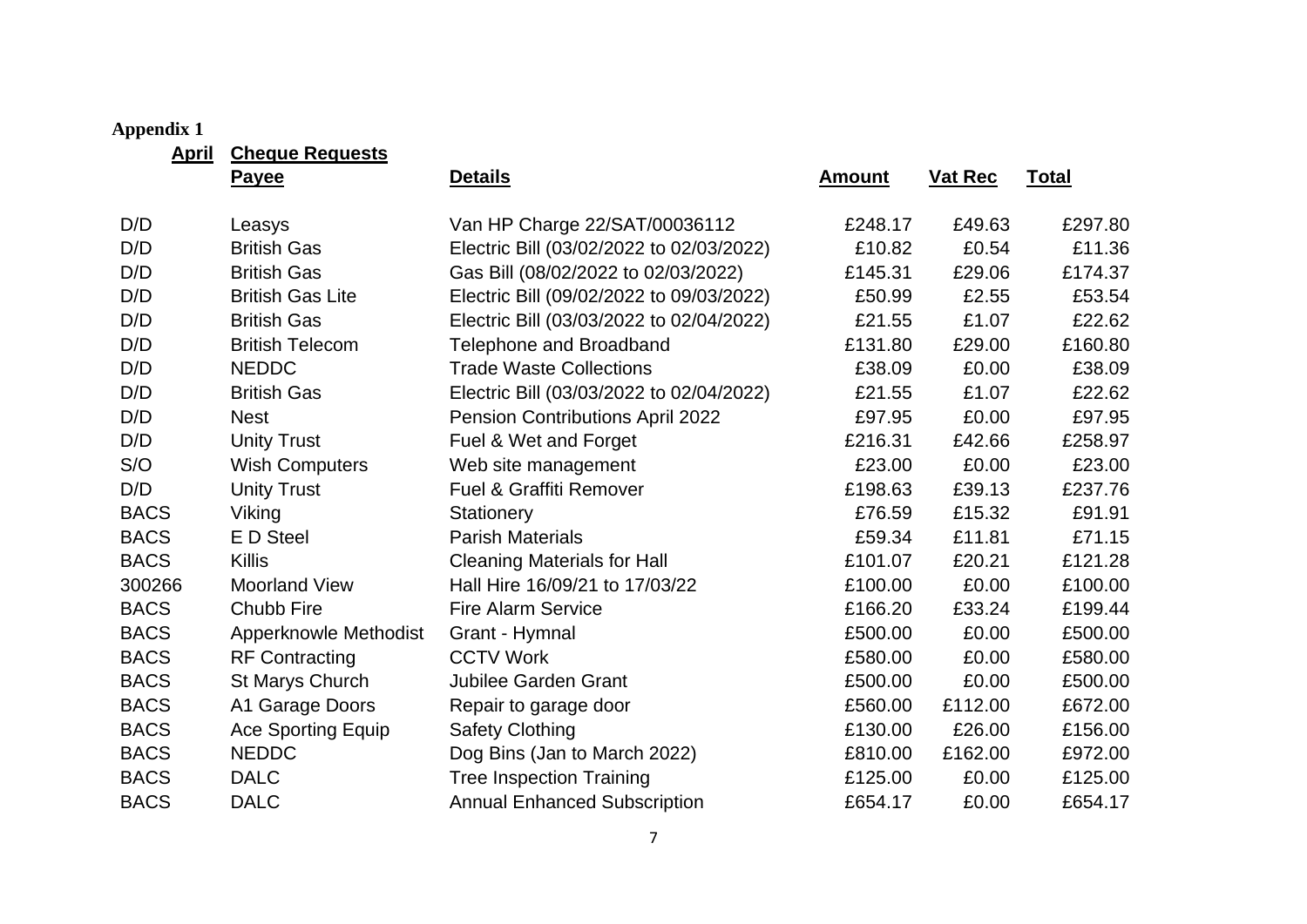|             |                      | <b>April 2022 Payments Total</b> | £10,008.82 | £599.29 | £10,608.11 |
|-------------|----------------------|----------------------------------|------------|---------|------------|
| <b>BACS</b> | HMRC                 | Payroll April 2022               | £1,252.70  | £0.00   | £1,252.70  |
| <b>BACS</b> | <b>Miscellaneous</b> | Payroll April 2022               | £3,069.58  | £0.00   | £3,069.58  |
| <b>BACS</b> | DCS Cleaning         | Cleaning of the hall             | £120.00    | £24.00  | £144.00    |